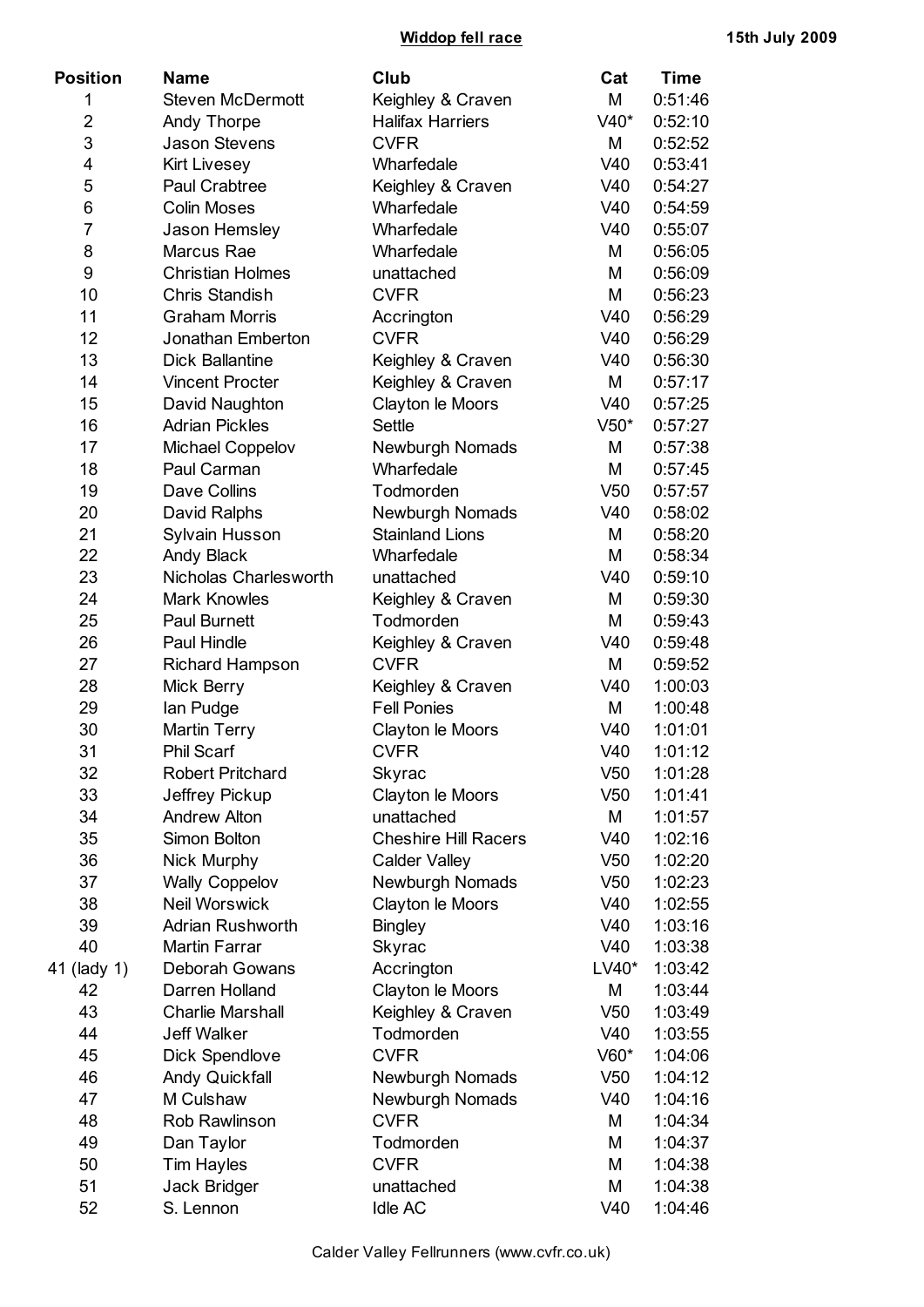**Widdop fell race 15th July 2009**

| 53           | Mike Eddleston         | Clayton le Moors             | V <sub>50</sub> | 1:04:48 |
|--------------|------------------------|------------------------------|-----------------|---------|
| 54           | <b>Ged Callan</b>      | <b>Bingley</b>               | M               | 1:04:52 |
| 55           | Rob Dobson             | <b>CVFR</b>                  | M               | 1:04:54 |
| 56 (lady 2)  | Ruth Whitehead         | <b>Bingley</b>               | L               | 1:04:57 |
| 57           | <b>Richard Hand</b>    | <b>Stainland Lions</b>       | M               | 1:05:00 |
| 58           | Dave Tait              | Dark Peak                    | V60             | 1:05:10 |
| 59           | <b>Stephen White</b>   | Clayton le Moors             | V <sub>50</sub> | 1:05:17 |
| 60           | Stephen Brock          | Keighley & Craven            | M               | 1:05:21 |
| 61           | Rob Shepherd           | <b>FRA</b>                   | V40             | 1:05:37 |
| 62           | Graham Dyson           | <b>Stainland Lions</b>       | V40             | 1:05:51 |
| 63           | Mark Wharton           | <b>CVFR</b>                  | V40             | 1:06:12 |
| 64           | Ed Wolstenholme        | unattached                   | M               | 1:06:20 |
| 65 (lady 3)  | Jackie Scarf           | <b>CVFR</b>                  | LV40            | 1:06:23 |
| 66           | <b>Bruce Humphrey</b>  | unattached                   | M               | 1:06:25 |
| 67           | Mark Taylor            | Accrington                   | M               | 1:06:44 |
| 68           | H. Atkinson            | <b>Bingley</b>               | V <sub>50</sub> | 1:06:52 |
| 69 (lady 4)  | Lucy Griffiths         | Holmfirth                    | L               | 1:07:11 |
| 70           | Phil Routh             | <b>Idle AC</b>               | V40             | 1:07:14 |
| 71           | Jamie Dowdall          | Darwen Dashers               | M               | 1:07:29 |
| 72           | Mark Whitaker          | Keighley & Craven            | V40             | 1:07:34 |
| 73           | Peter Fitzpatrick      | <b>Hepstonstall Hurriers</b> | V40             | 1:07:50 |
| 74           | Phil Cook              | Todmorden                    | V40             | 1:07:58 |
| 75           | <b>Brett Weeden</b>    | Keighley & Craven            | V <sub>50</sub> | 1:08:01 |
| 76           | <b>Tim Done</b>        | Keighley & Craven            | V40             | 1:08:04 |
| 77           | Matt Hannam            | <b>Bingley</b>               | V40             | 1:08:09 |
| 78           | Mark Westman           | <b>Bingley</b>               | V <sub>50</sub> | 1:08:16 |
| 79           | John Edmondson         | Trawden                      | V40             | 1:08:29 |
| 80           | Graham Breeze          | <b>Skyrac</b>                | V60             | 1:08:37 |
| 81           | <b>Fred Duenbier</b>   | Newburgh Nomads              | V <sub>50</sub> | 1:08:38 |
| 82           | <b>Stephen Grimley</b> | <b>CVFR</b>                  | V40             | 1:08:55 |
| 83           | John Bassinder         | <b>Stainland Lions</b>       | V <sub>50</sub> | 1:08:57 |
| 84           | Andrew Howarth         | Clayton le Moors             | V <sub>50</sub> | 1:09:00 |
| 85           | James Robinson         | Wharfedale                   | M               | 1:09:36 |
| 86           | Mark Latham            | <b>Bingley</b>               | V40             | 1:09:37 |
| 87           | <b>Andrew Foster</b>   | Clayton le Moors             | V40             | 1:09:59 |
| 88 (lady 5)  | <b>Clare Kenny</b>     | <b>CVFR</b>                  | LV40            | 1:10:22 |
| 89 (lady 6)  | Claire Hanson          | <b>CVFR</b>                  | L               | 1:10:25 |
| 90 (lady 7)  | Kaye Callaghan         | Accrington                   | L               | 1:10:32 |
| 91           | <b>Steve Fish</b>      | Accrington                   | V <sub>50</sub> | 1:10:38 |
| 92           | <b>Michael Smith</b>   | <b>Bingley</b>               | V <sub>50</sub> | 1:10:58 |
| 93           | David Swinton          | unattached                   | V <sub>50</sub> | 1:11:13 |
| 94 (lady 8)  | Mary Webb              | <b>Bingley</b>               | L.              | 1:11:26 |
| 95           | <b>Michael Hirst</b>   | Clayton le Moors             | V <sub>50</sub> | 1:11:48 |
| 96           | <b>Chris Cavey</b>     | unattached                   | V40             | 1:12:02 |
| 97           | John Thompson          | Wharfedale                   | V <sub>50</sub> | 1:12:30 |
| 98           | <b>Eddie Lesniak</b>   | Achille Ratti CC             | V <sub>50</sub> | 1:13:09 |
| 99           | <b>Malcolm Coles</b>   | <b>Valley Striders</b>       | V60             | 1:13:38 |
| 100          | Michael Wilding        | unattached                   | M               | 1:13:44 |
| 101 (lady 9) | <b>Chris Whitaker</b>  | Keighley & Craven            | LV40            | 1:14:11 |
| 102          | John Coates            | <b>Ilkley Harriers</b>       | V40             | 1:14:12 |
| 103          | David Lewis            | <b>Idle AC</b>               | V <sub>50</sub> | 1:14:17 |
| 104          | lan Smith              | Keighley & Craven            | V <sub>50</sub> | 1:14:22 |
| 105          | Liam Meeley            | unattached                   | M               | 1:14:55 |